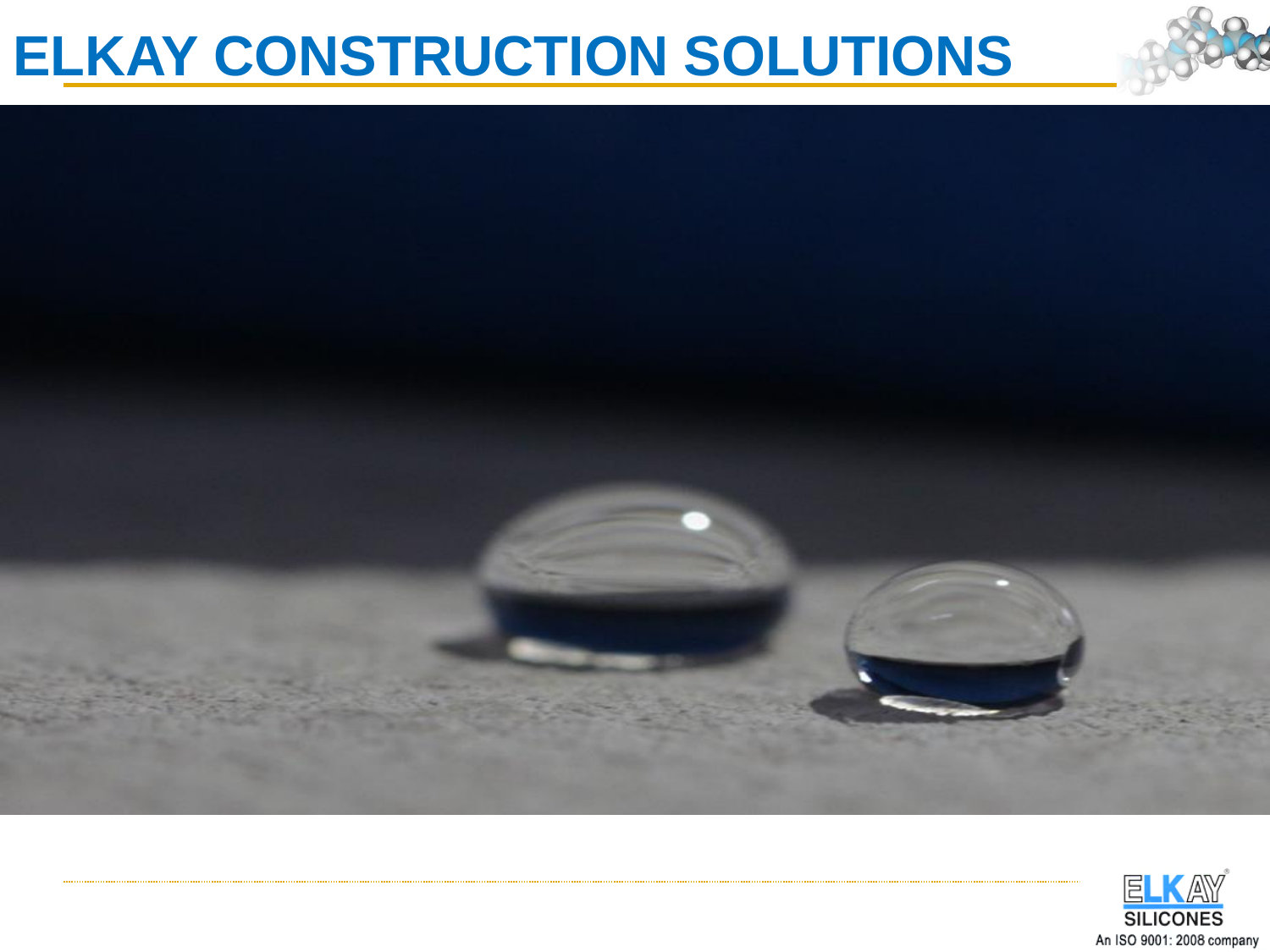## **CONSTRUCTION**

- **Silane siloxane blends** for water repellency
- **Reactive silicone additives** for priming, water repellency and anti-stain
- **Water based silicone formulations** ready to use or easily dilutable additives for priming, water repellency and anti-stain
- **General silicone additives and formulations** for defoaming coatings, anti-viral, wetting and hydrophobizing
- **Silicone resins** give hard coatings with gloss, antiviral/bacterial/fungal, water and heat resistance alone or as coating additives

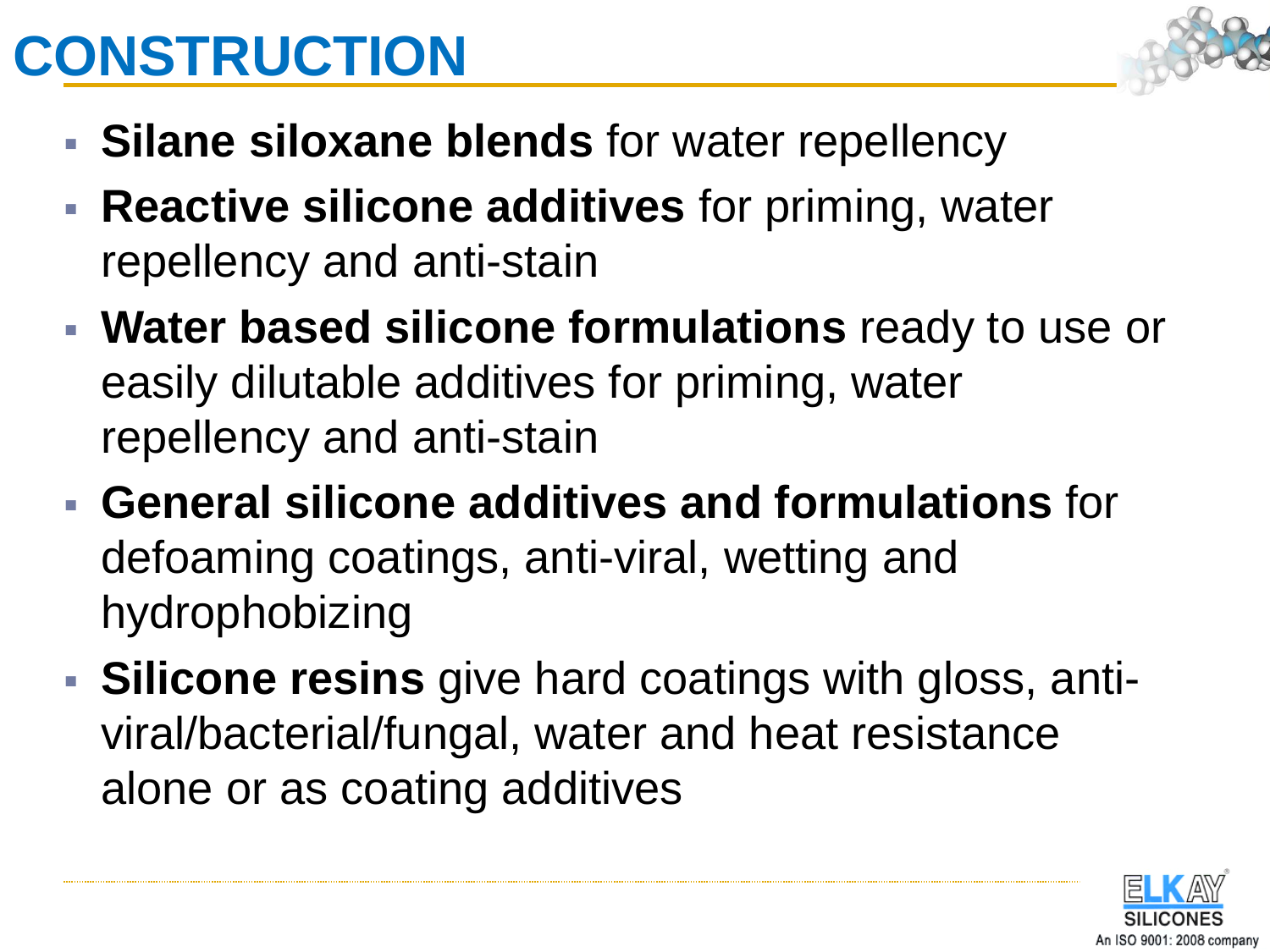### **SILANE SILOXANE BLENDS**

#### Creates excellent super water repellent surfaces with ease in coatings

| <b>LIQUIDS</b> | <b>Solid</b><br><b>Concentr</b><br>ation | <b>Type</b>                                                                       |
|----------------|------------------------------------------|-----------------------------------------------------------------------------------|
| LK AQUA EM 290 | 40%                                      | Silane/Siloxane blend. Aqueous milky emulsion. Water dilutable<br>up to 14 times. |
| LK SEAL 290    | $100\%$                                  | Silane/Siloxane blend. Solvent dilutable, clear pale yellow. Ready to<br>use.     |

- Water repellent action
- Deep penetration of absorbent surfaces
- Reduction in water uptake, increases substrate durability (vertical/angled surfaces)
- Surface is ready in less than 24 hours after treatment
- 5 year life in most environments
- Environmentally compatible
- Excellent on cement, plaster, exterior walls, nonvitrified tiles, porous stones

#### **NO APPEARANCE CHANGE INCREASES LIFE**



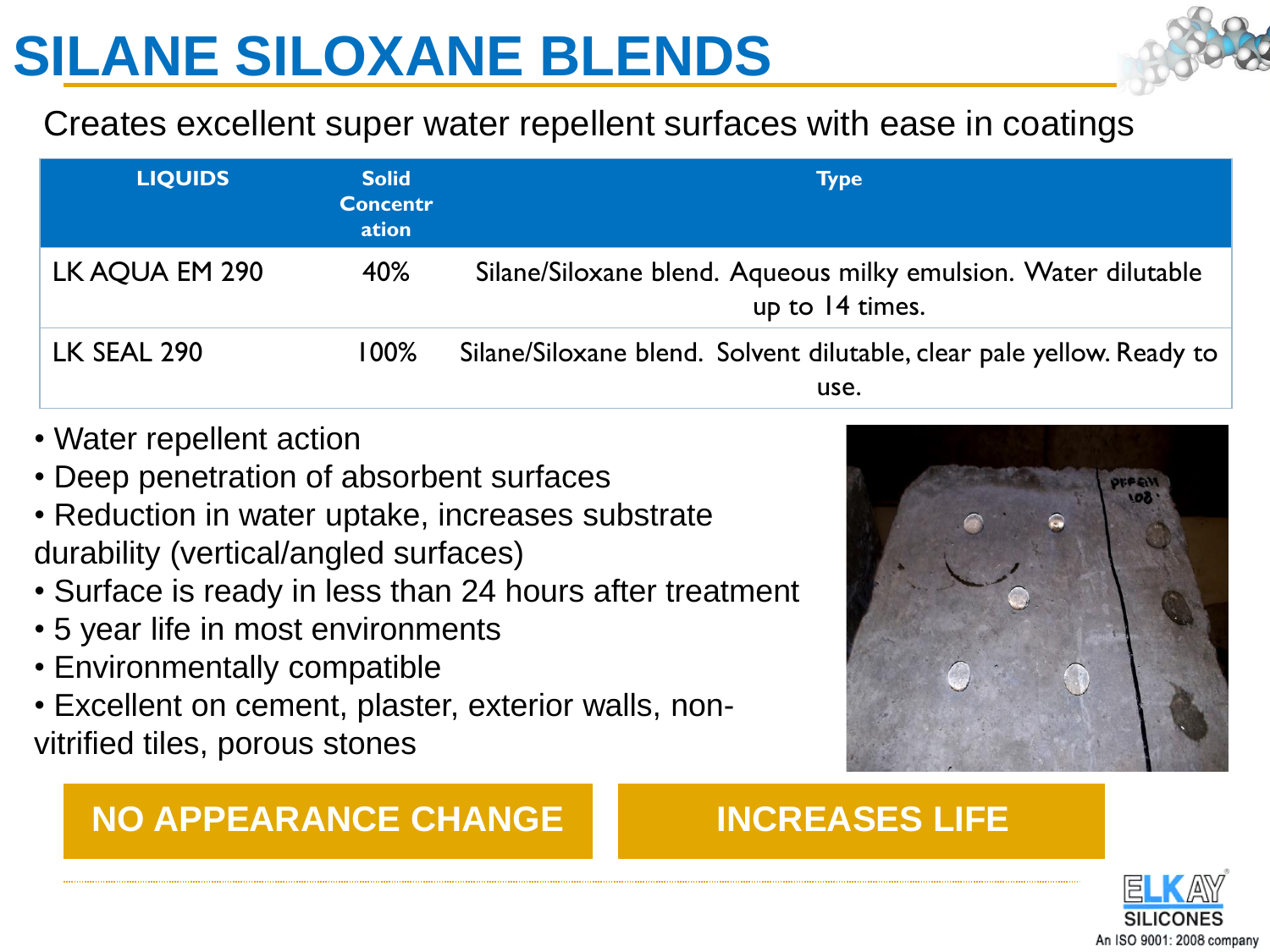### **REACTIVE SILICONE ADDITIVES**



#### Creates excellent water repellent surfaces with ease in coatings

| <b>LIQUIDS</b>      | <b>Reactivity</b> | <b>Type</b>   | <b>Attributes</b>                                                                                                                                          |
|---------------------|-------------------|---------------|------------------------------------------------------------------------------------------------------------------------------------------------------------|
| LK HTF              | Hydroxy           | <b>Fluid</b>  | Reactive silicone useful in heat cured systems, blend<br>component for formulations. 2K, 4K, 20K, 50K viscosities.                                         |
| LK RX22D            | Hydride           | <b>Fluid</b>  | Reactive silicone useful in reducing moisture uptake in<br>gypsum (ad-mixture)                                                                             |
| LK Aminosilane AP   | Amino             | <b>Silane</b> | Coupling and priming agent between organic, inorganic<br>and metals                                                                                        |
| LK EpoxysilaneM     | Epoxy             | <b>Silane</b> | Coupling and priming agent between organic, inorganic<br>and metals                                                                                        |
| LK SEAL 100         | Hydroxy           | <b>Fluid</b>  | Superhydrophobic coating liquid, release aid                                                                                                               |
| LK S104 FLUID       | Hydroxy           | <b>Fluid</b>  | Silicone MQ Resin based superhydrophobic additive, anti-<br>block                                                                                          |
| <b>LK CERAGUARD</b> | Hydride           | <b>Fluid</b>  | Reactive silicone useful in stain repellency, long term<br>lubrication coatings (rubber/fabric). Increases life of<br>cement paints when used as a binder. |

#### **PERFORMANCE PRODUCTS INCREASES LIFE**



\*Pending commercialization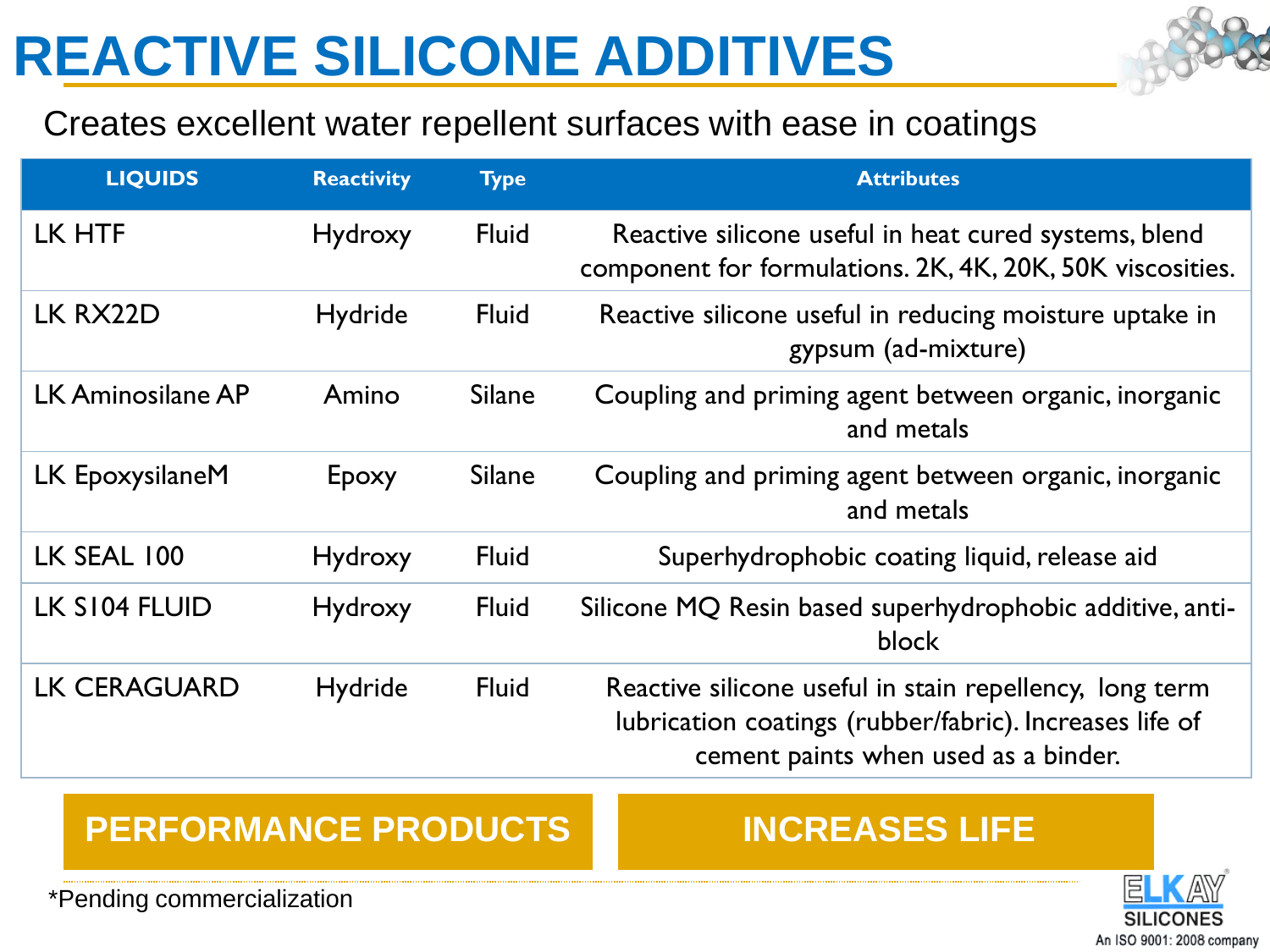## **WATER BASED SILOXANE FORMULATION**

#### Creates excellent water repellent surfaces with ease in coatings

| <b>LIQUIDS</b>    | <b>Solids</b> | <b>Type</b>                                                                              |
|-------------------|---------------|------------------------------------------------------------------------------------------|
| <b>LK EMR 422</b> | 35%           | Milky emulsion. Water dilutable up to 10 times. Economical.                              |
| LK EM 6060        | 55%           | Milky emulsion. Water dilutable up to 10 times. Release aid.                             |
| LK AQUA EM 292C   | 55%           | Milky emulsion. Waterproof primers and paint additive.                                   |
| <b>LK EM 1500</b> | 40%           | Clear amber. Water dilutable to 50 times. Anti-viral/bacterial#                          |
| LK SEAL 48        | 10%           | Water resisting, water dispersible anti-stain for stones, tiles,<br>cement, ready-to-use |

- Water repellent action with inherent fungal resistance
- Excellent bonding with inorganic pigmented surfaces (like iron oxides)
- Reduction in water uptake, increases substrate durability
- Surface is ready in less than 12 hours after treatment
- 5 year life in most environments, environmentally compatible
- Gives gloss and may deepen colour of the substrate
- Excellent on cement, plaster, exterior walls, non-vitrified tiles, porous stones
- Repaintable, can be used water repellent primers
- Improves water resistance and mar resistance when added to paints (2-5%)

#### **LOW DOSAGE CONOMICAL**



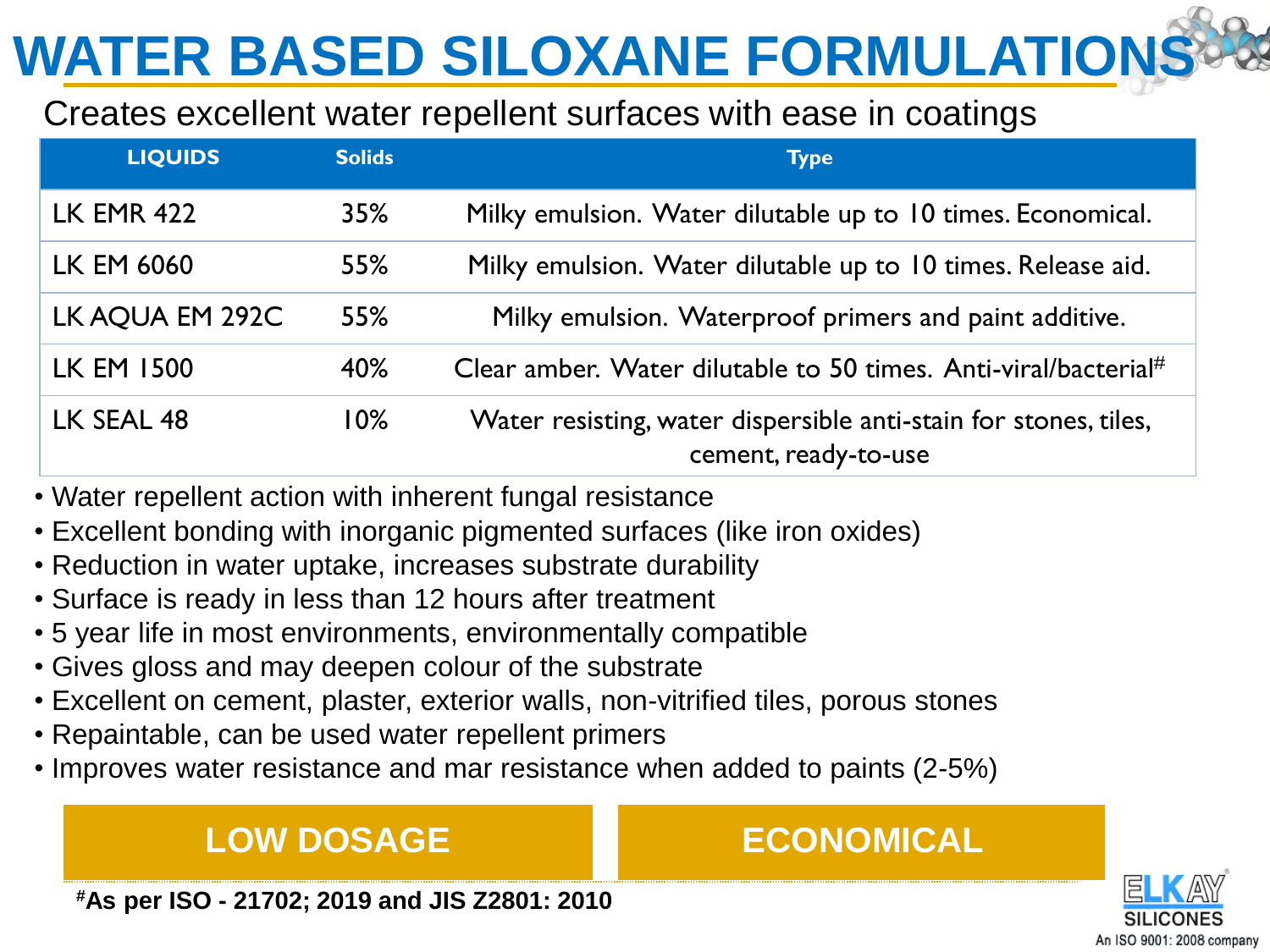### **OTHER SILOXANE FORMULATIONS**

| <b>LIQUIDS</b>   | <b>Solid</b> | <b>Type</b>                                                                                          |
|------------------|--------------|------------------------------------------------------------------------------------------------------|
| LK EMR 52        | 50%          | Milky emulsion. Water dilutable up to 10 times. Reactive. Excellent<br>for concrete coatings.        |
| <b>LK AF 514</b> | 100%         | Silicone based defoaming fluid, polysulphide gun grade sealants                                      |
| LK AF SPA        | 25%          | Defoaming aid for water based formulations                                                           |
| LK EMR S47       | $~10\%$      | Hydrophobizing agent for soil/clays/bricks. Dilutable to 300 times.                                  |
| LK SW Pt         | $100\%$      | Superwetting agent and pigment dispersion aid                                                        |
| LK Aquashield TD |              | Resin based ready to use super-hydrophobizing coating for<br>textiles/wood/others                    |
| LK S49 Defoamer  | 5%           | Defoaming and levelling fluid for viscous organic resins, epoxy,<br>polysulphide pour grade sealants |
| <b>LK 7302</b>   | 100%         | Wetting agent, surface tension reducer, dispersing aid                                               |

#### **RANGE OF CHEMISTRIES CUSTOMIZABLE**



\*Pending commercialization **#As per ISO - 21702; 2019 and JIS Z2801: 2010**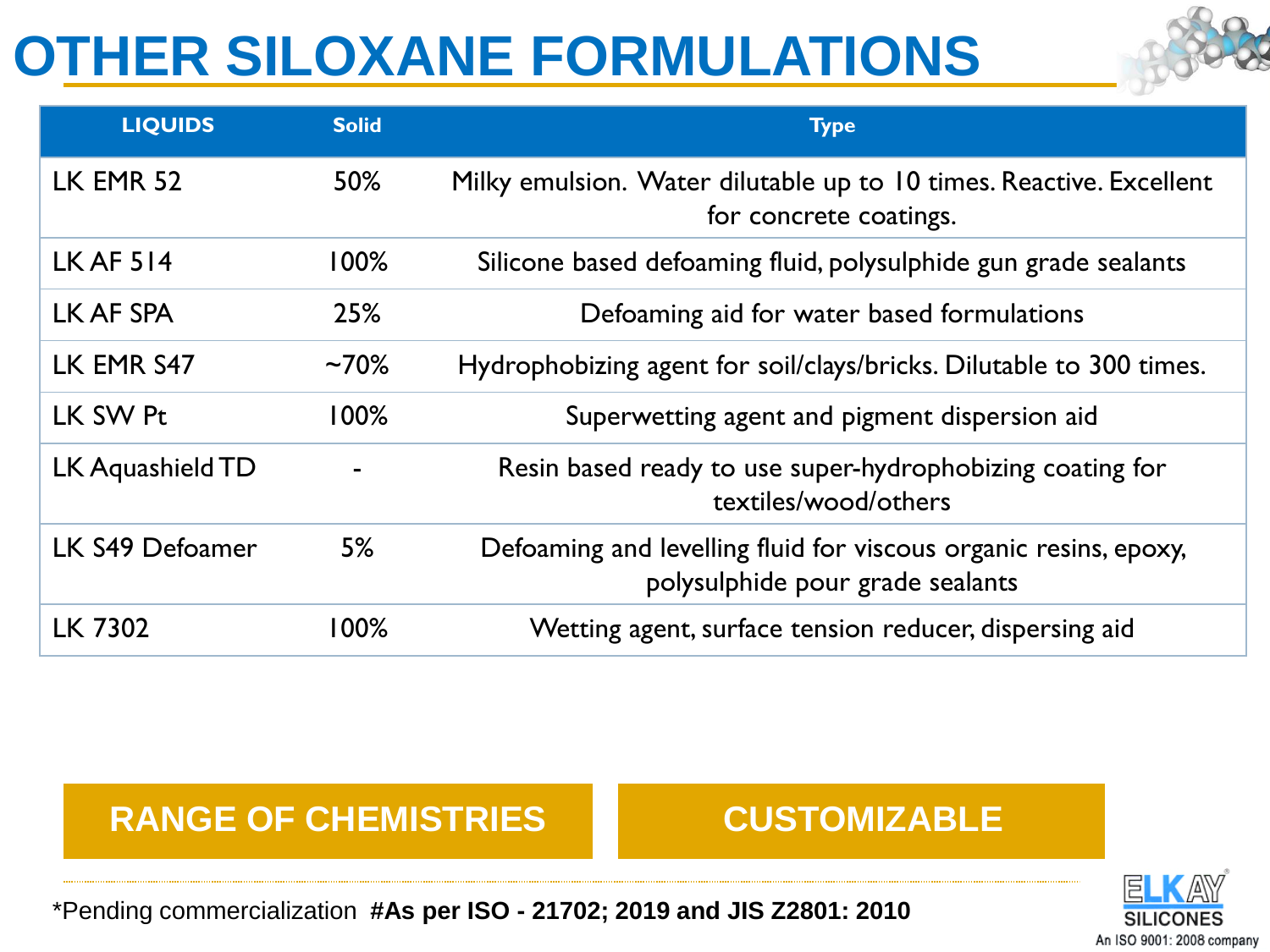### **SILICONE RESINS**

- Silicone resins form 3 dimensional networks once cured. Excellent durability, water and heat resistance.
- **EX Q1000PHM can be formulated to create coatings that can sustain 650-750 C for short durations**
- Excellent weatherability make these an ideal choice to be used alone or with other binders for durable, high performance coatings

| <b>RESIN</b>                    | <b>TYPE</b>                  | <b>Attributes</b>                                                                                                       |
|---------------------------------|------------------------------|-------------------------------------------------------------------------------------------------------------------------|
| <b>LK Q1000M</b>                | Methyl                       | Moisture cure, tough hard coatings, quick cure, heat resistance                                                         |
| LK Q1000MNC                     | Methyl                       | Tough hard coatings, quick cure with catalyst, better adhesion                                                          |
| LK Q1001M                       | <b>Phenyl Methyl</b>         | Moisture cure, tough hard coatings, quick cure, better adhesion                                                         |
| LK Q1000PHM $*$                 | <b>Phenyl Methyl</b>         | Moisture cure, tough hard coatings, high gloss, excellent compatibility<br>with other resins, excellent heat resistance |
| LK Q1000PHMX                    | Phenyl Methyl (in<br>xylene) | Moisture cure, tough hard coatings, high gloss, excellent compatibility<br>with other resins, excellent heat resistance |
| LK Q1000PHMNC<br>/LK E15 Resin* | <b>Phenyl Methyl</b>         | Tough hard coatings, high gloss, excellent compatibility with other resins,<br>excellent heat resistance                |
| <b>LK Q1000A</b>                | Aminoalkyl                   | Non-curing, excellent primer, water resistance, anti-stain                                                              |
| LK Q1000AP                      | Aminoalkyl                   | Non-curing, excellent primer, water resistance, anti-stain                                                              |
| LK Q1018*                       | <b>Phenyl Methyl</b>         | Flake Resin, high phenyl, compatible with many systems like epoxy                                                       |
| LK Q1000MQ $*$                  | <b>MQ</b>                    | Non-curing, powder resin, highly hydrophobic and film forming                                                           |



\*Pending commercialization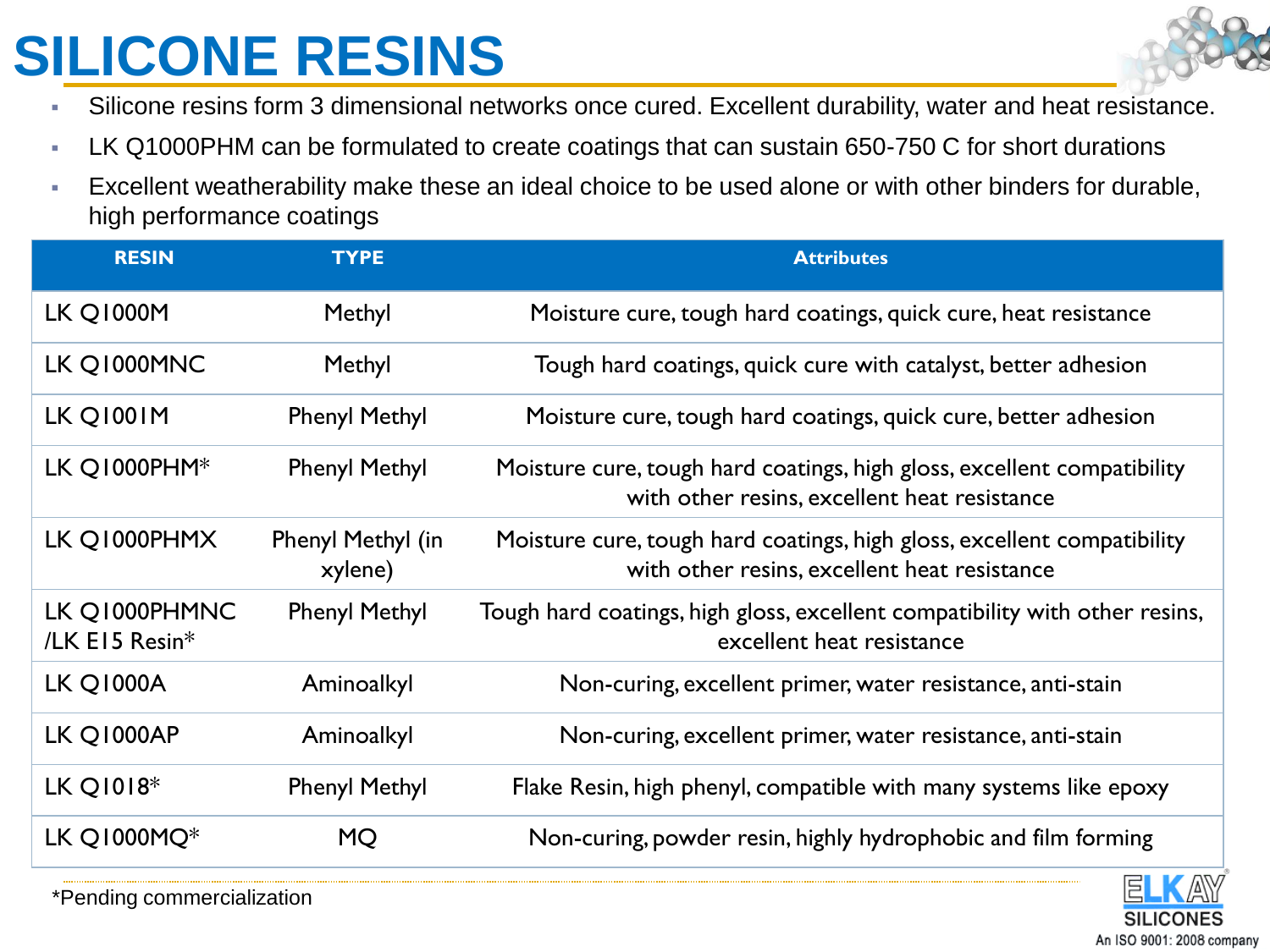### **ELKAY RESIN COATINGS**



### **Elkay resin solutions available for sampling include**

#### • **LK-Q1000M (methyl silicone resin)**

- Very low viscosity
- Quick moisture cure
- Excellent on wood (natural or particle board), decorative paints for release and dust resistant enamel like coats
- Excellent compatibility with quat anti-microbials, metal nano-particles and others

#### • **LK-1000PHMX (methyl phenyl silicone resin in xylene)**

- Excellent compatibility with other non-silicone resins as co-binders and with quat anti-microbials, etc.
- Quick moisture cure
- Excellent on wood (natural), metal, glass, plastics, tiles
- Can be formulated to create high heat resistance coatings (above  $600^{\circ}$ C)

#### • **LK-Q1000PHM (methyl phenyl silicone resin)**

- Quick moisture cure upon catalyst addition
- Excellent on wood (natural or particle board), painted surfaces, tiles, paper, glass, certain plastics
- Excellent compatibility with quat anti-microbials and others
- Can be made available for food-contact applications if required

#### • **LK-Q1000A (amino silicone resin)**

- Excellent anti-stain behavior, has some anti-microbial character, excellent compatibility with quat anti-microbials
- Reduces moisture pickup in ad-mixtures like cement and decorative paints
- When blended with Q1000M gives a quick moisture cure, can be cured on even wet surfaces.
- The above diluted sprays on still-wet seepage in cement wall panels have shown 80% reduction in water absorption (by dipping) and complete water resistance (by spraying). Can be used to control mold/mildew health hazards in buildings currently suffering from seepage.

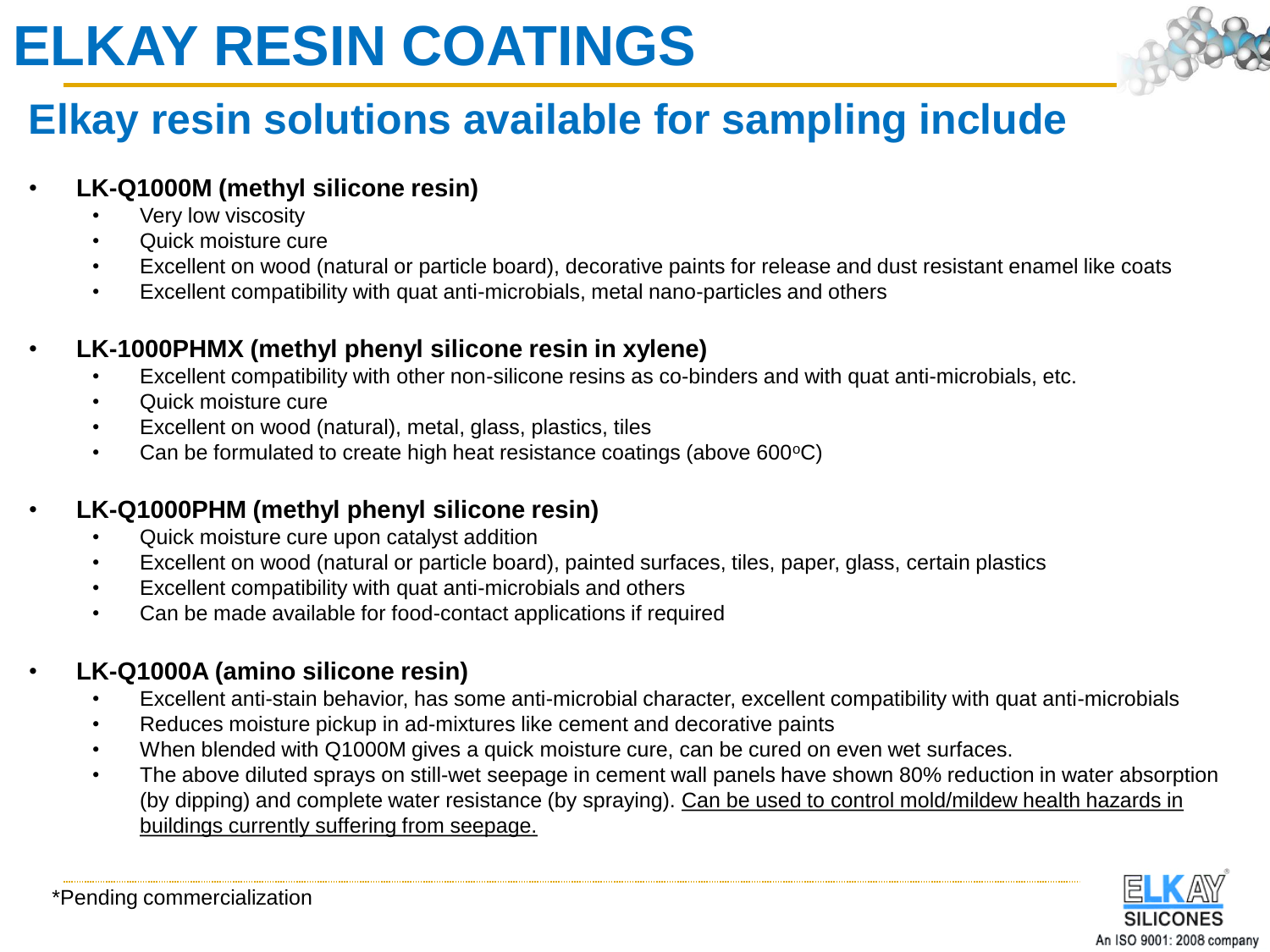### **HEALTH: LK-AquaShieldTD**





LK- AquaShieldTD is liquid coating solution that can create ultra-hydrophobic surfaces on virtually any material. It can be padded/exhausted on fabrics (low VOC solvent based), or simply sprayed on and allowed to set. This quick dry system can give complete durable water repellency to cotton, polyesters, blends, denims and tent fabrics. This is a ready to use solution with a low odor and safe carrier. No nanoparticles, no tin or toxic metals, no heavy odors – just dryness.

In the current market with health and sanitization being of the utmost importance, there is a significant need for creating quick water repellent and resistant surfaces.

Hospitals require quick partitioning of rooms, the creation of extra spaces and the creation of quarantine wards. These can all be done with simple easily available cheap fabrics if the fabric can protect equipment and people from water ingress (rain, washing, body fluids). Furthermore, the fabric becomes more dirt resistant and repels stains.

Simple personal protective equipment like cotton masks, non-woven masks and cloth can also be made water resistant allowing for easier re-use, stain and odor prevention, almost instant drying and wearer comfort.

Use: The spray can be used as is or can be further solvent diluted. Do not add water. Use gloves and googles when applying and stay far away from any open flames or sparks. Spray as evenly as possible and ensure complete wetting of the treated surface. For thicker fabrics (150gsm+) like umbrellas, spray on both sides. The product properties should ensure wetting, but in the rare case this is not happening, and the liquid is beading up – please contact your ELKAY representative. Ideally let the initial 1st coat dry for 30 minutes before applying a 2nd coat. Let the surface dry for at least 4 hours minimum and 24 hours ideally before use. It can also be aerosolized. This does not resist high pressure water jets or prolonged submersion in water bodies, however such use does not destroy the coating and it may be used again normally upon drying.





\*Pending commercialization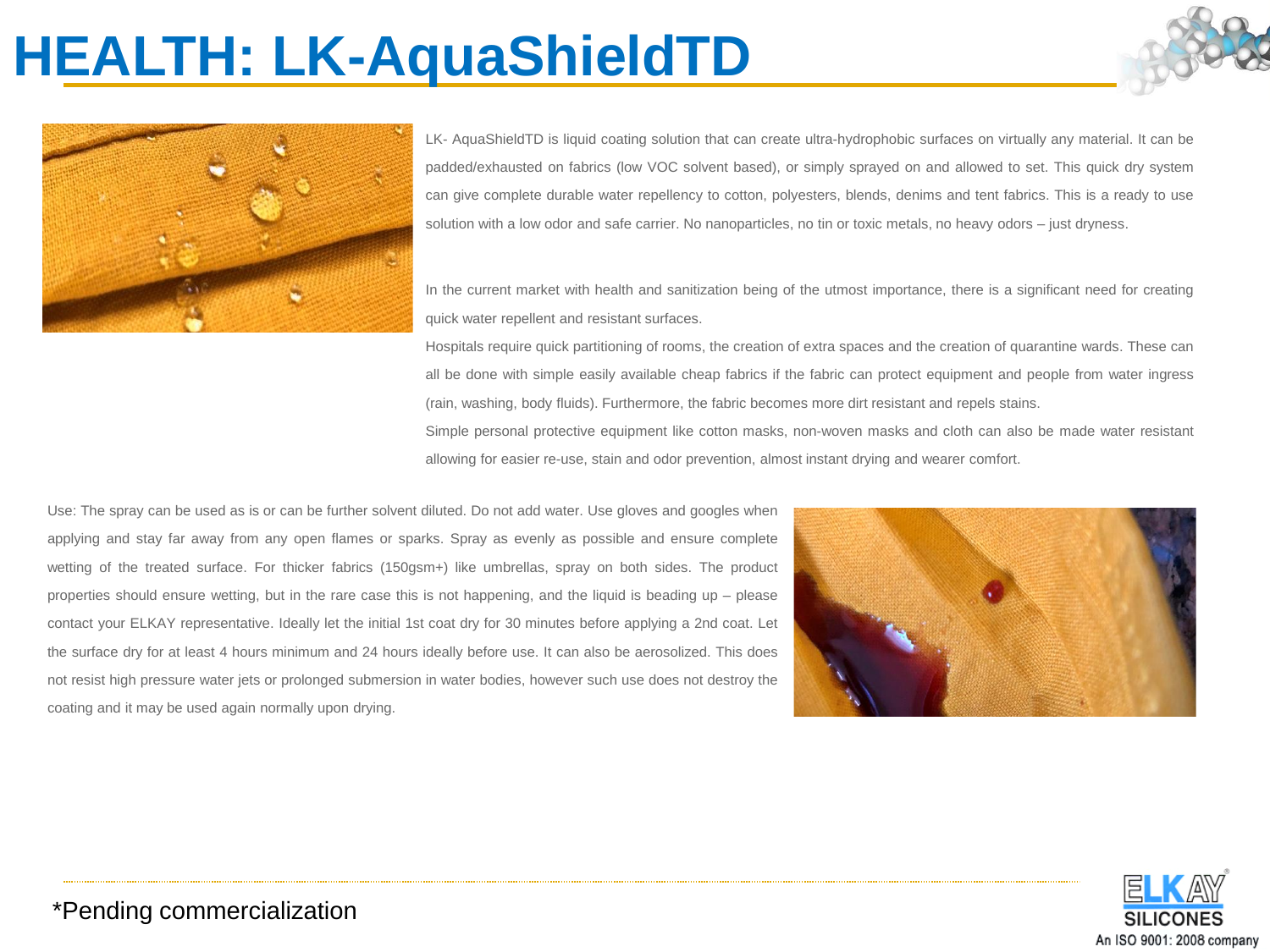## **SOME SILICONE RESIN APPLICATIONS**

### ▪ LK Q1000M and LK Q1000A

- Gypsum cross-section showing penetration of spray applied with a mixture of the two resins. The spray has penetrated 20 mm into the normally hydrophilic gypsum.
- It has been shown to reduce water uptake in paper cement boards by 70% even when sprayed on wet board. Such cement board with 24 hour water gain less than 5% can be achieved instead of the standard 30- 40%.



### ▪ LK Q1000M/ LK Q1001M

- Addition of anti-microbial and anti-viral agents like Benalkonium Chloride to this resin show anti-viral activity# on the hard coatings
- Such coatings can be used for homes, hospitals, etc. with exceptionally long durability – possibly even 5 years (to be studied)
- **Other anti-viral compounds addition, such as LK Q Silsafe\*#, and to other** resins, is pending.



\*Pending commercialization **#Per ISO - 21702; 2019 and JIS Z2801: 2010, MS2 RNA virus, >99.98% viral reduction (2 and 24 hours)**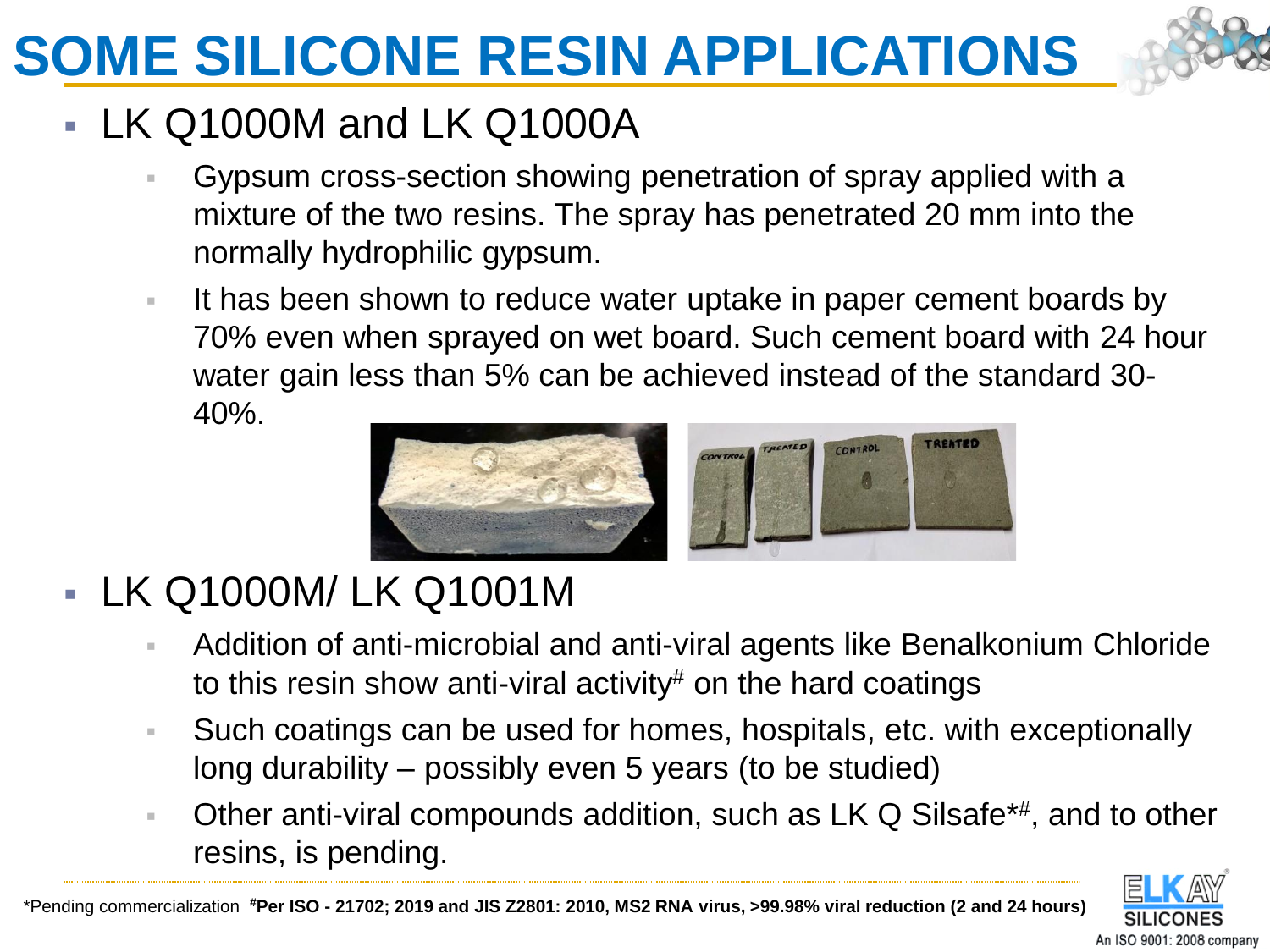### **PRODUCT RANGE**





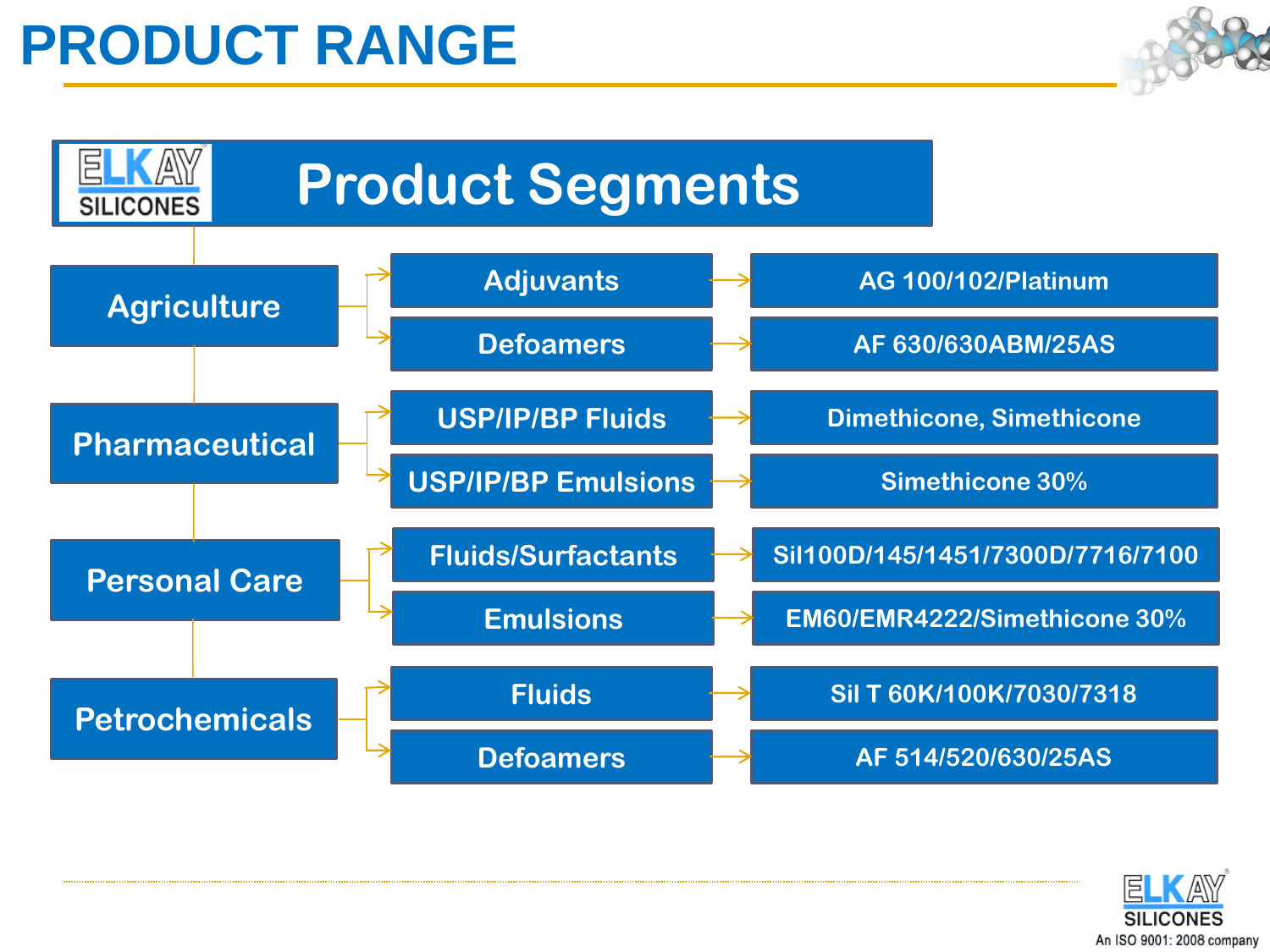### **PRODUCT RANGE**